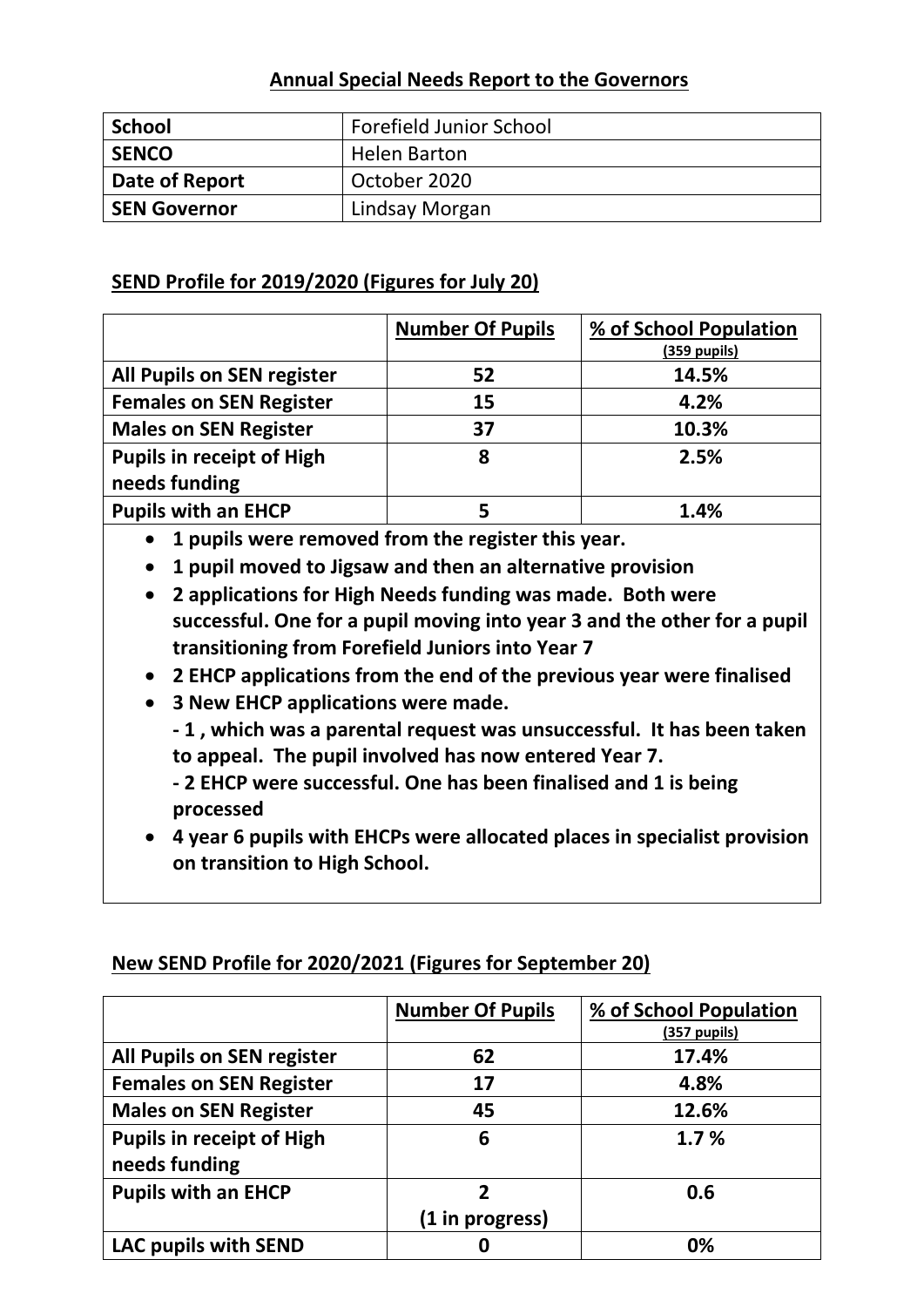# **Statement regarding overall quality of provision for pupils with SEND**

## **Achievements of Pupils with SEN**

**The SENCO is unable to report on the academic achievements of the last academic year due to the COVID 19 lockdown. Assessments will be carried out early in the Autumn term 20 to assess pupils knowledge/areas of need following time out of school.** 

**Most of our pupils this year are on the SEN register due to specific needs related to cognition and learning and therefore will be working below expectations.**

**Pupils who are working slightly below expectations are monitored through the whole class assessments at the end of each term. These assessments give a standardised score which can then be tracked to see if progress is made within the band they are working.**

**Pupils working significantly below their peers are assessed using the B squared assessment tool.** 

## **SEN Provision during COVID 19 Lockdown**

- **Pupils with EHCPs and Vulnerable Pupils on the SEND register were contacted weekly in the first instance and then on a regular basis to ensure that the pupils were receiving the support they needed.**
- **Differentiated work was provided on the school website for pupils to complete at home.**
- **2 pupils received personalised work.**
- **1 Pupil with an EHCP returned to school in June.**
- **The Parents of the remaining 4 pupils with EHCPs chose to keep them at home during the lockdown period. Risk assessments were carried out and submitted to Sefton stating the reasons for these decisions.**
- **Throughout lockdown, the SENCO communicated by email and phone with parents who needed support.**
- **The Educational Psychologist started 2 assessments during lockdown for pupils who were due to be seen in the summer term. These will be completed by observations in the Spring term this academic year.**

## **SEN Policy**

**The SEN policy was reviewed and updated in November 2018.**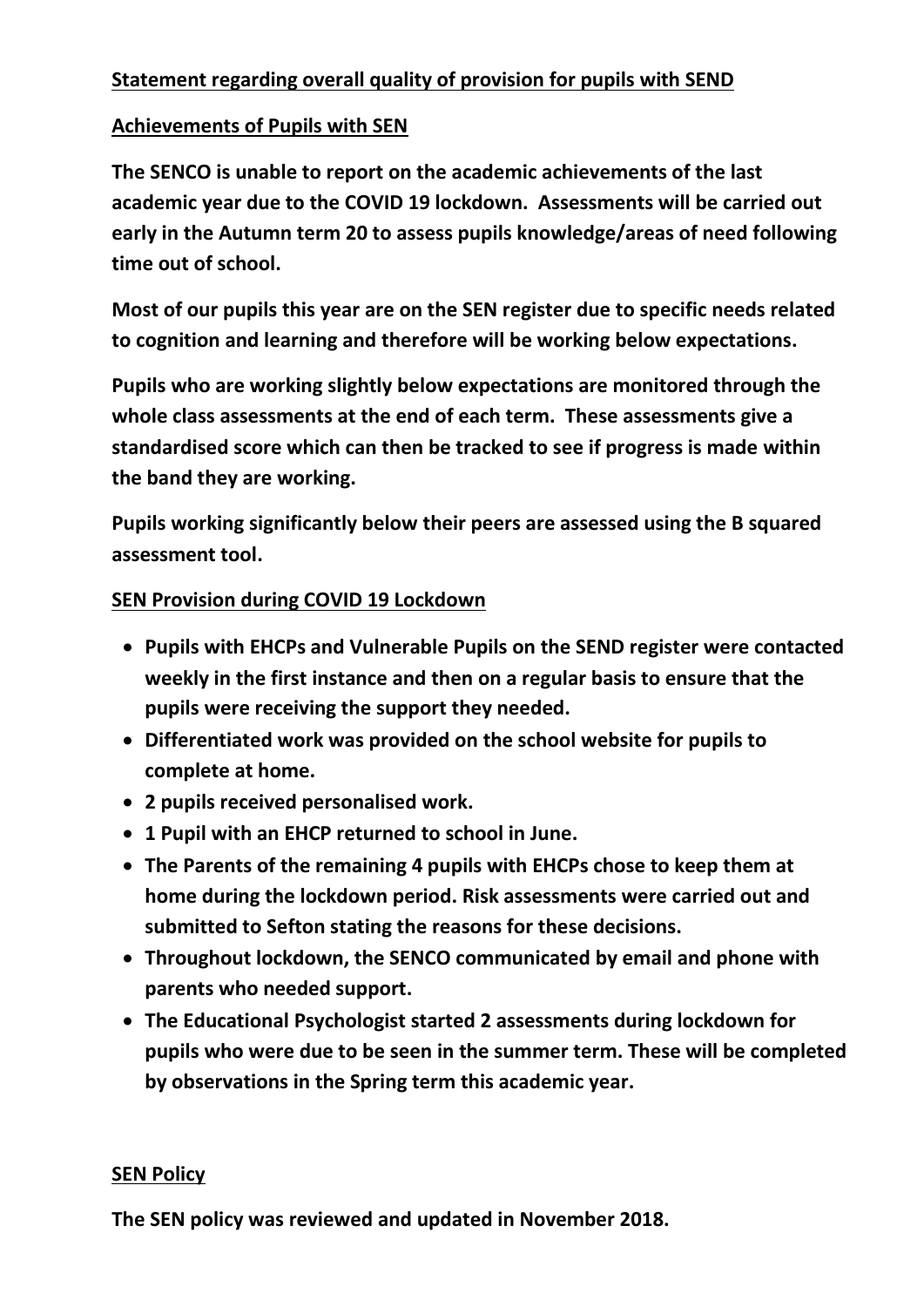# **SEN information report on school website**

**SEN Local Offer was reviewed in September 19. The name of the SEN governor needs to change.**

#### **Statutory Assessments**

**No SATS took place this year due to COVID 19 lockdown**

#### **Staffing For SEND**

**12 TAs are employed to cover people with High Needs Funding, provide general support and deliver interventions.**

**This year each class POD has been allocated a TA.**

#### **Interventions**

**Interventions look slightly different this year as no mixing is allowed between PODS. Each class has been allocated a TA. Teachers are responsible for identifying the needs of the children in their class and organising appropriate interventions. The SENCO will support the teachers in making these decisions if required**

**All interventions are recorded on our provision map and staff have a detailed description of each one.** 

**Pupils with High Needs Funding have a 1:1 TA in all or some lessons who can deliver intervention and specific programmes from outside agencies as required.** 

**All interventions are recorded and evaluated on the pupil's 'Tracking of individual provision' record.**

## **CPD for Staff**

- **The SENCO attended the Autumn term SEND forum run by Inclusive Learning North. The spring and summer forums were posted online and the SENCo accessed recordings of these sessions**
- **From September 19 to March 20 The SENCo attended the termly SENCO cluster meetings run by Sefton which keeps her up to date with the latest changes in Sefton**
- **2 TAs completed their ELSA (Emotional Literacy Support Assistant) training.**
- **The SENCO ensures that any staff assessing pupils using the B squared assessment tool are trained on how to use it.**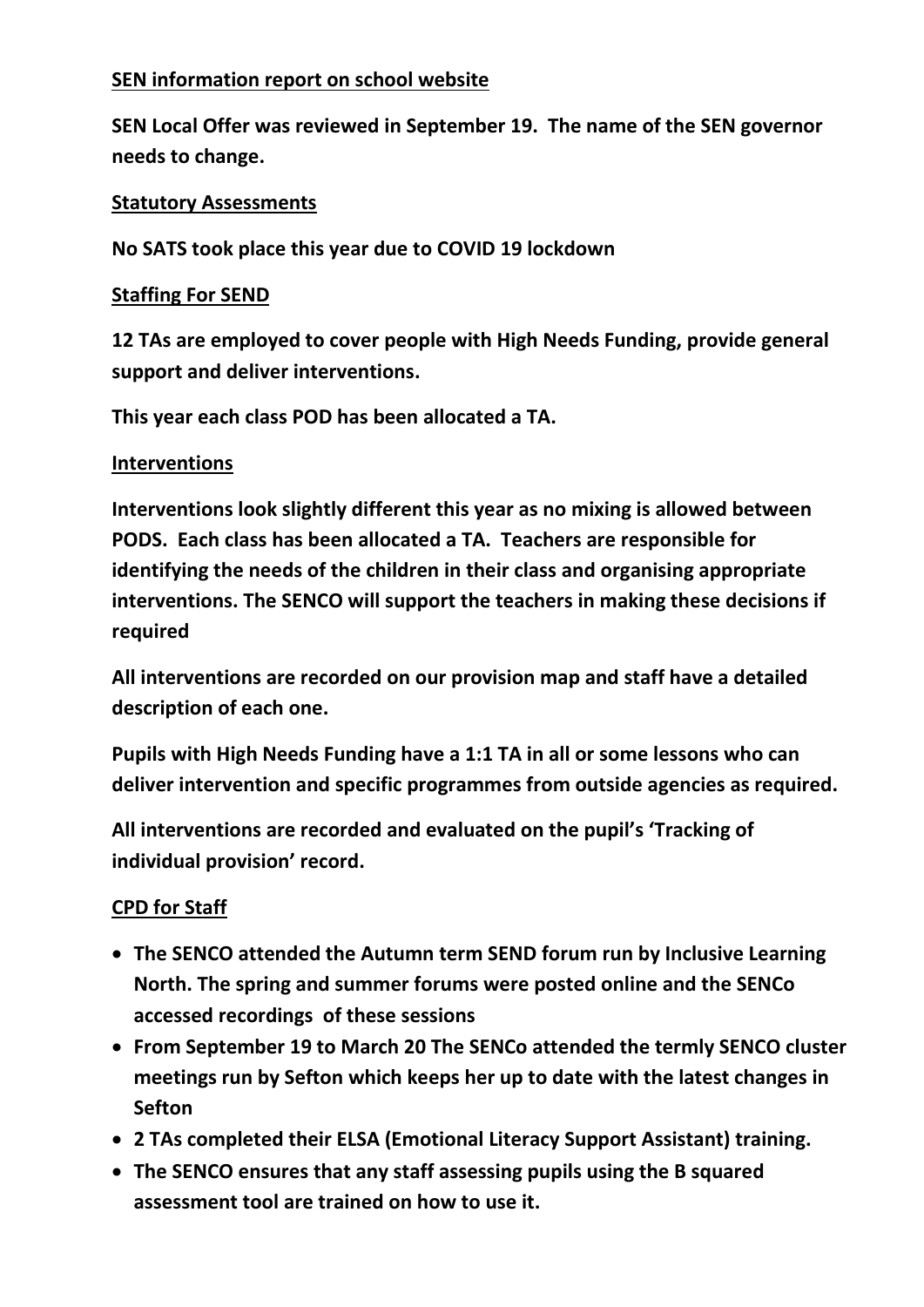## **Pupil Voice**

**Pupils fill in a questionnaire about what is helping them learn.**

# **Parent Voice**

- **Parents are invited to meet with teacher twice a year to review their child's support plan. (Last year this was only held once due to COVID 19 Lockdown)**
- **Parents are also given the opportunity to book an additional appointment with the SENCO on these occasions.**
- **SENCO regularly meets with parents who have requested an appointment.**
- **SENCO communicated with parents by email and phone when required during lockdown.**

# **External agencies**

-

**Referrals were made to the following agencies;**

- **Educational Psychologist**
- **Inclusion Consultant**
- **Occupational Therapy**
- **Speech and Language**
- **The Together Trust (social communication team)**
- **Visits from the visual and hearing impairment teams were also carried out.**
- **Carol Oakes, private speech and Language therapist, saw 1 pupil for an hour a week and 1 pupil monthly. This is paid for through High Needs funding/funding attached to the EHCP. These sessions continued via zoom during lockdown.**

# **SEN focus for the next academic year**

**SENCO to support staff in identifying which children need support with 'catching up' after lockdown.**

**SENCO to continue with last year's focus of reviewing the interventions used in school and evaluating the effectiveness of each one.**

**This will involve termly monitoring of the impact of interventions as well as observations (where possible) on the TAS delivering them. Pupils will be**